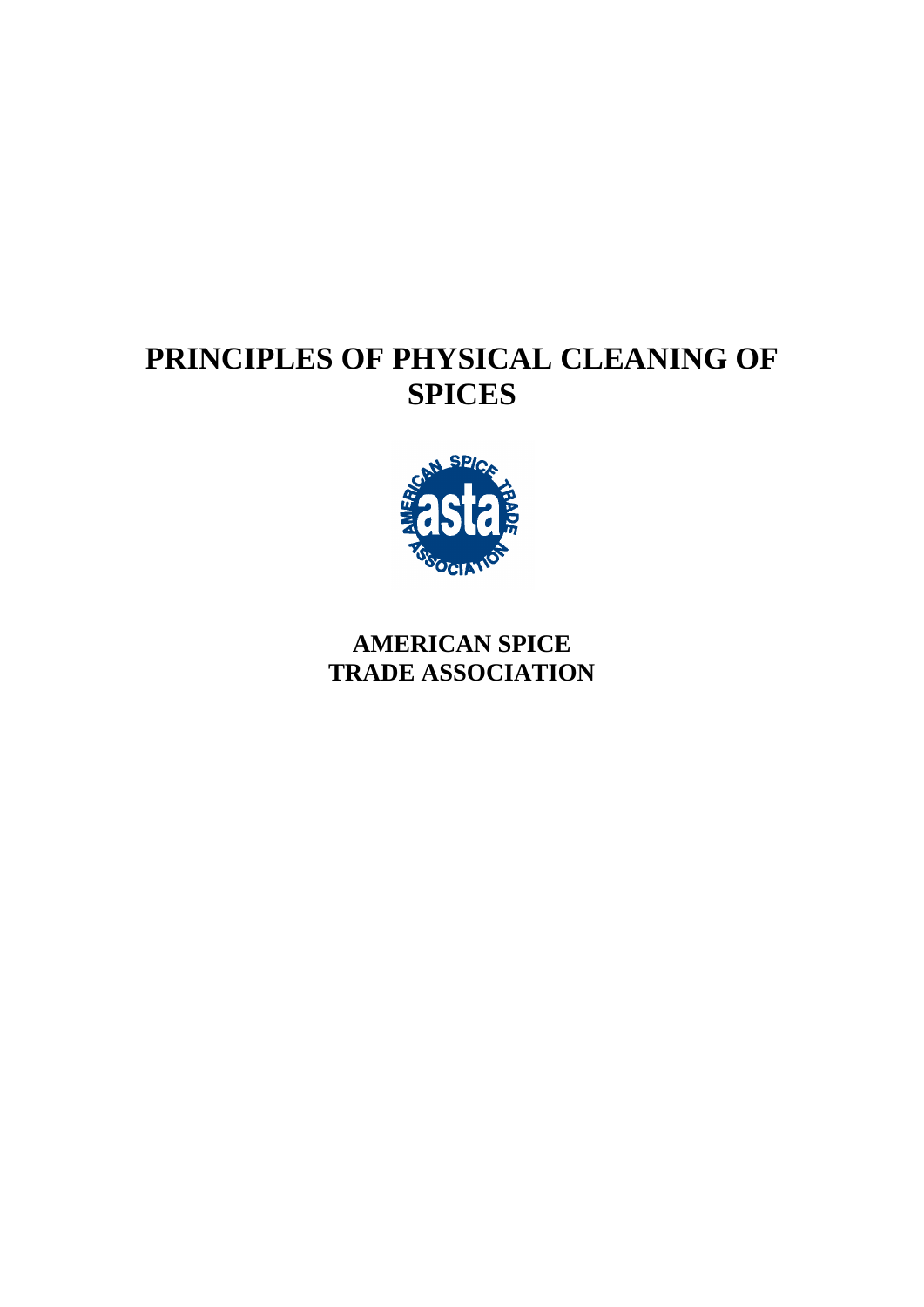## **PREFACE**

The American Spice Trade Association (ASTA) was established in New York City in 1907 to provide representation for the American spice trade. Today, ASTA is based in Washington, D.C. and its members include companies involved in all aspects of the spice trade — importing, growing, processing, and marketing at the wholesale and retail levels. On behalf of its members, ASTA works with federal and state regulators and legislators, and assists its members in addressing a variety of issues to help its members provide an adequate supply of safe and wholesome spices for their industrial, food service, and consumer customers.

The information contained in this publication is intended as a resource for spice companies to ensure appropriate physical cleaning of spices. ASTA has produced other educational materials to cover other aspects of production, including *Clean, Safe Spices,* guidance for the industry on pathogen control, the *HACCP Guide for Spices and Seasonings,* and, in conjunction with the International Organisation of Spice Trade Associations, a *Good Agricultural Practices Guide.* All of these resources are intended to help members of the spice industry develop and implement programs to ensure the spices they sell are clean and safe.

ASTA is committed to assisting companies in the spice trade, regulators, and the public in assuring an adequate supply of clean, safe spices. This guide is intended to serve as a resource for anyone with an interest in the spice trade. For companies in the spice trade, the information may assist you in providing clean, safe spices to your customers, including food manufacturers and the public. For members of the spice trade, we encourage you to use this guide together with other sources of information to develop and implement your programs to assure that the spices you sell are clean and safe. ASTA is not responsible for either the use or non-use of this guide and the information in it, or any actions or failure to act by anyone using this guide. It is each individual's responsibility to verify the information in this publication before acting on it, and to comply with all relevant federal, state, and local laws, regulations, and ordinances. We urge you to consult with appropriate experts regarding circumstances relevant to clean, safe spices.

COPYRIGHT @ 2014 BY AMERICAN SPICE TRADE ASSOCIATION, INC. (ASTA)

All rights reserved. No part of this document may be reproduced or utilized in any form without permission in writing from ASTA. Inquiries should be addressed to the American Spice Trade Association, Inc., 1101 17<sup>th</sup> St. NW, Suite 700; Washington DC 20036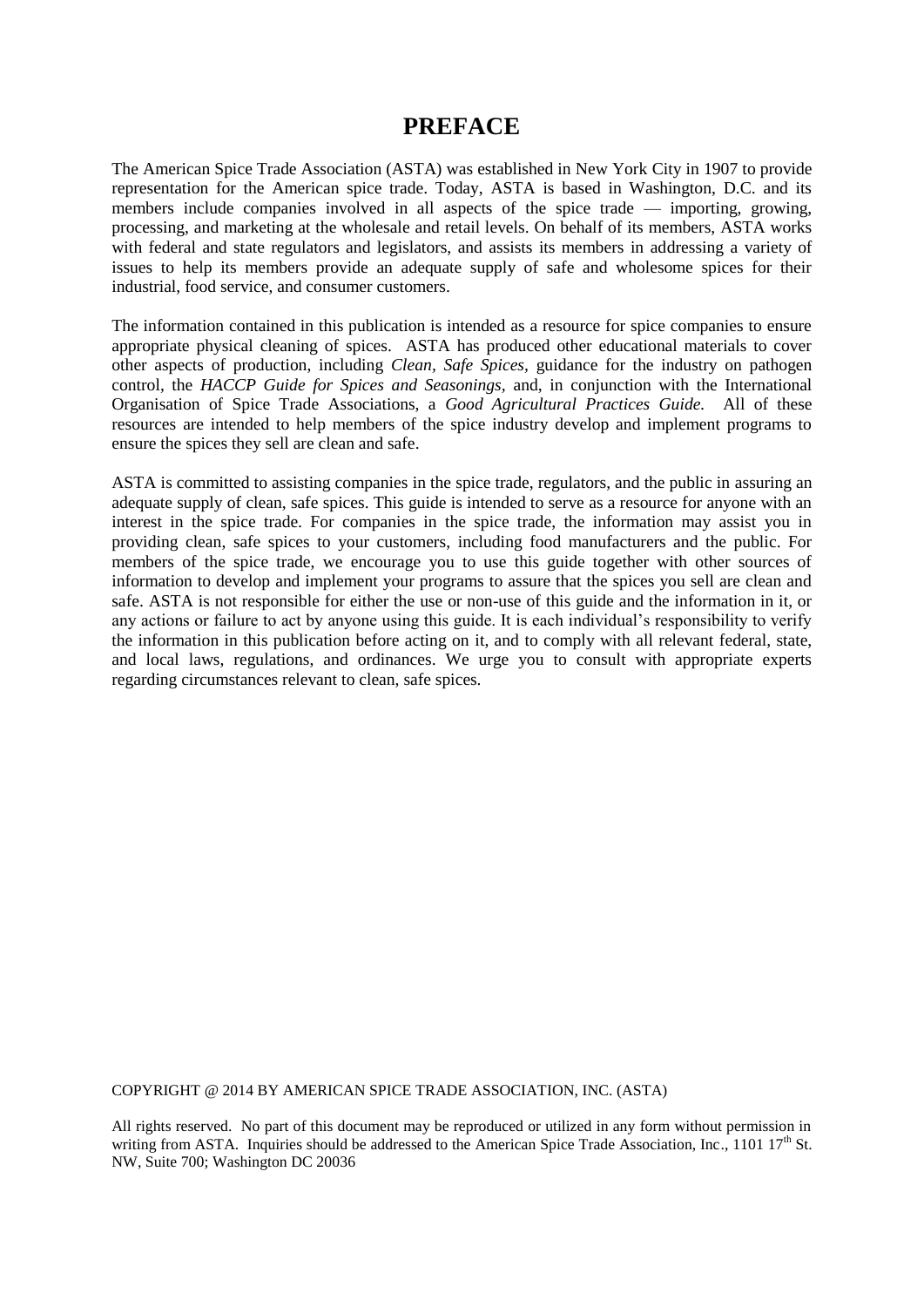#### **INTRODUCTION**

All spices imported into the U.S. are required to meet federal regulatory requirements for safety and cleanliness. The U.S. Food and Drug Administration (FDA) is the primary regulatory agency with authority to regulate the safety and cleanliness of spices. FDA considers contamination from "filth" to be a potential hazard to humans consuming spices. FDA considers ''filth'' to mean ''extraneous materials'' as defined in FDA's Defect Levels Handbook: "Any foreign matter in a product associated with objectionable conditions or practices in production, storage, or distribution." This includes "objectionable matter contributed by insects, rodents, and birds; decomposed material; and miscellaneous matter such as sand, soil, glass, rust, or other foreign substances" (FDA 2009 Defect Levels Handbook).

In developing this guide on physical cleaning of spices, the assumption is made that preliminary separation and scalping has been done. Therefore, this publication addresses the equipment for cleaning and preparing goods prior to export or use as a food product.

Materials that require physical cleaning may also require microbiological cleaning and thus an approved and validated process for microbial reduction may be required after physical cleaning.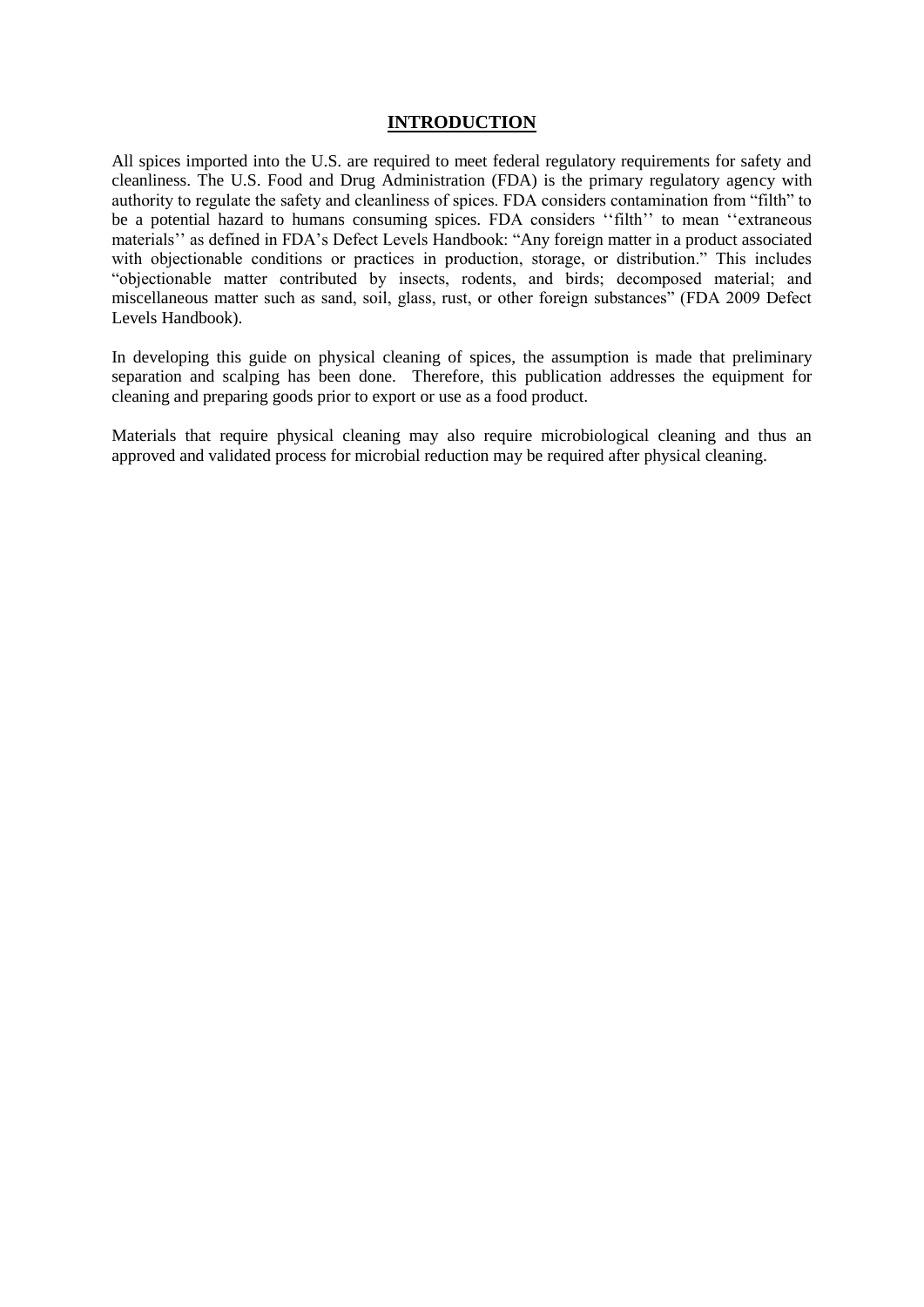## **CLEANING AND RECONDITIONING**

#### **The Principles of Cleaning**

The process of separating good from unwanted materials is referred to as "cleaning" which encompasses all similar terms such as classifying, separating, and reconditioning.

For centuries, it has been clear within the spice trade that the purer the final product, the higher the price. Both buyer and seller know that the value of the spice is directly related to its food safety status and the quality of flavor, color, and/or size. Today, we are concerned not only with the flavor and appearance of the spice, but also any potential health hazards to the consumer. Signs of poor sanitation and health hazards include not only such items as stones, stems, and foreign seeds, but also insects, excreta, mold, bacteria, hair, and illegal chemicals.

Realizing the wide range of impurities that can contaminate spices and the immediate need for products that meet basic macroscopic specifications, the following information concentrates on systems and equipment that remove or reduce the percentage of extraneous materials such as excreta, foreign seeds, leaves, stones, hair, stems, insects, metal, wood, glass, etc.

Many models and types of machines with a wide range of capacities are available to spice processors. Properly operated, these machines allow the removal of contaminants, which differ from the desired product in size and dimension, shape, specific gravity, different behavior in air currents, and magnetic properties. To use the machines effectively, the processor must understand the working principle of each machine, its capacities, and its proper place in the overall processing operation. The physical properties of the product being processed and the physical properties of the contaminants in these products must also be known. After the differences between the spice and the contaminants are determined, machines that will make the most efficient separation can be selected.

Processing equipment should be of the correct construction to ensure that the equipment itself does not become a source of potential contamination. It should not be made of wood and food contact surfaces should not be painted. The equipment should be easy to clean, and, wherever possible, there should be no loose fittings. The best quality of stainless steel available is highly recommended for food contact surfaces

It is imperative to understand that successful use of this equipment depends on the management and training of the operator and staff and the use of quality control systems throughout the production facility. The key points are:

- There is no single piece of equipment that can do all jobs. Variables of nature, such as weather or insects, will cause differences in physical characteristics of the plant as well as the type and degree of contamination. Thus it is important when purchasing equipment to ensure that it is adjustable so that the equipment can cope with these natural variations.
- Equipment is engineered to process a certain volume of material, pounds or kilograms per hour. Feeding more product into the equipment will not result in cleaner product. It may well result in product that is not well cleaned.
- Adequate quality control procedures must be established. Periodic checks must be made during processing to ensure that the removal of contaminates is occurring as planned.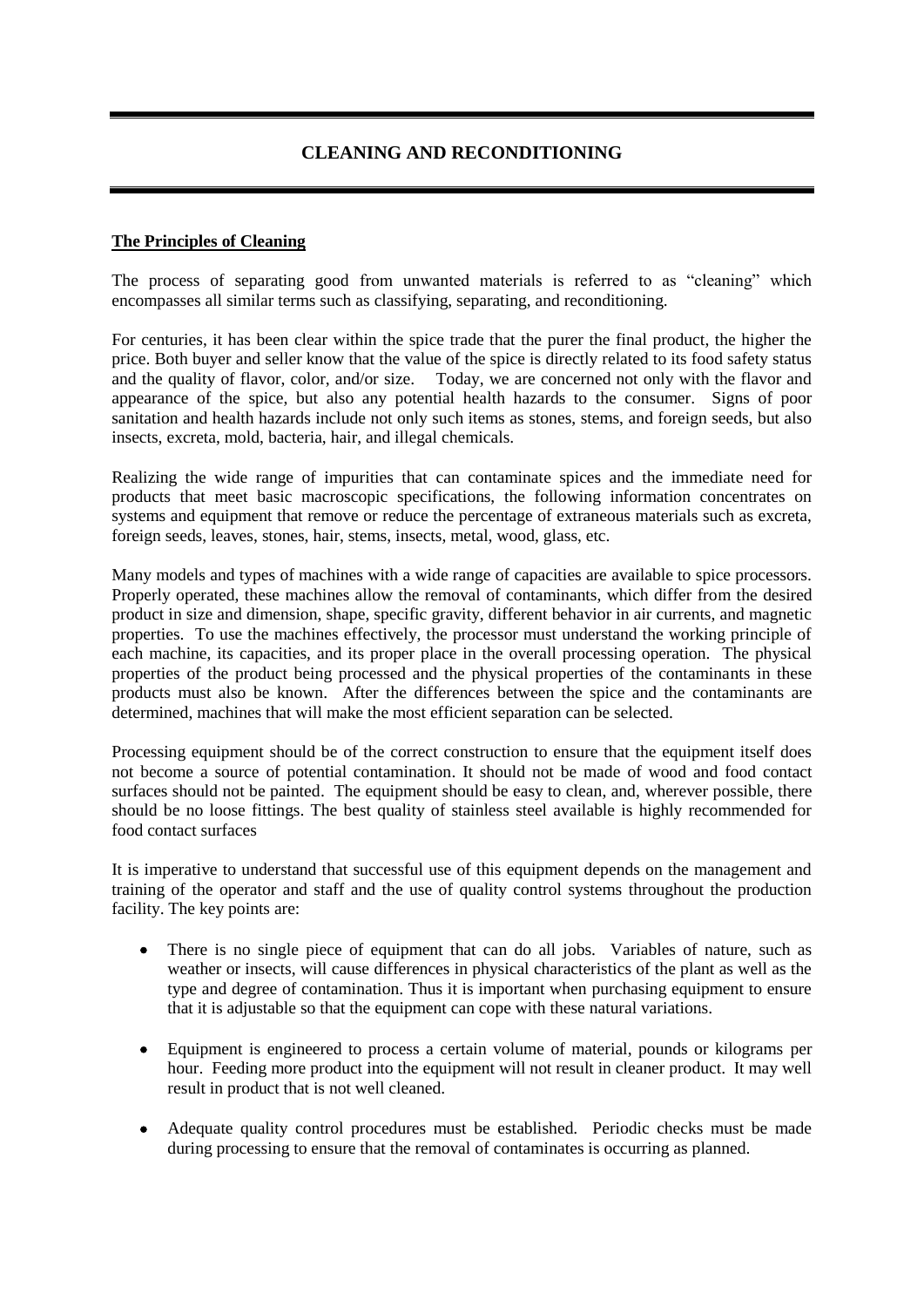For a successful cleaning operation, the costs of well trained people and useful laboratory facilities must be considered as important as the costs of equipment and installation.

#### **Physical Consideration for Cleaning**

The major physical differences that can be used for separating impurities are as follows:

- **Size and Dimension** Spices, seeds, and herbs are grown in various parts of the world. They are all different in size and even the varieties grown in the same country may vary in their dimensions. Knowing the sizes of the products offers an opportunity to separate by size. Impurities, which have dimensions different from the spice products, are easily separated. Size dimensions are overall volume, width and length.
- **Weight and Specific Gravity** Many products differ in weight and specific gravity/density. The gravity separator, the stoner, vacuum gravity air table, and the aspirator are all designed to make specific separations by differences in weight or specific gravity of the product.
- **Different Behavior in Air Currents (Aspiration)** The rate at which an object falls in an air flow depends on its size, density and shape. Aspiration makes use of this principle by subjecting a steady flow of material to an air current that is adjusted so that the heavier material will fall and the lighter material will be drawn forward by the air current.
- **Metallic Properties -** Sanitary plates, grates and traps are highly efficient permanent magnetic units that remove ferrous metal (iron) from spices. Metal detectors placed at strategic points in the process flow can reject aluminum, brass, stainless steel, ferrous and other metals.
- **Others -** the use of color/laser sorters and x-ray equipment can have a very beneficial effect on the food safety and quality of the product being produced, as they have the additional capacity to remove potential foreign bodies that cannot be removed by the other equipment.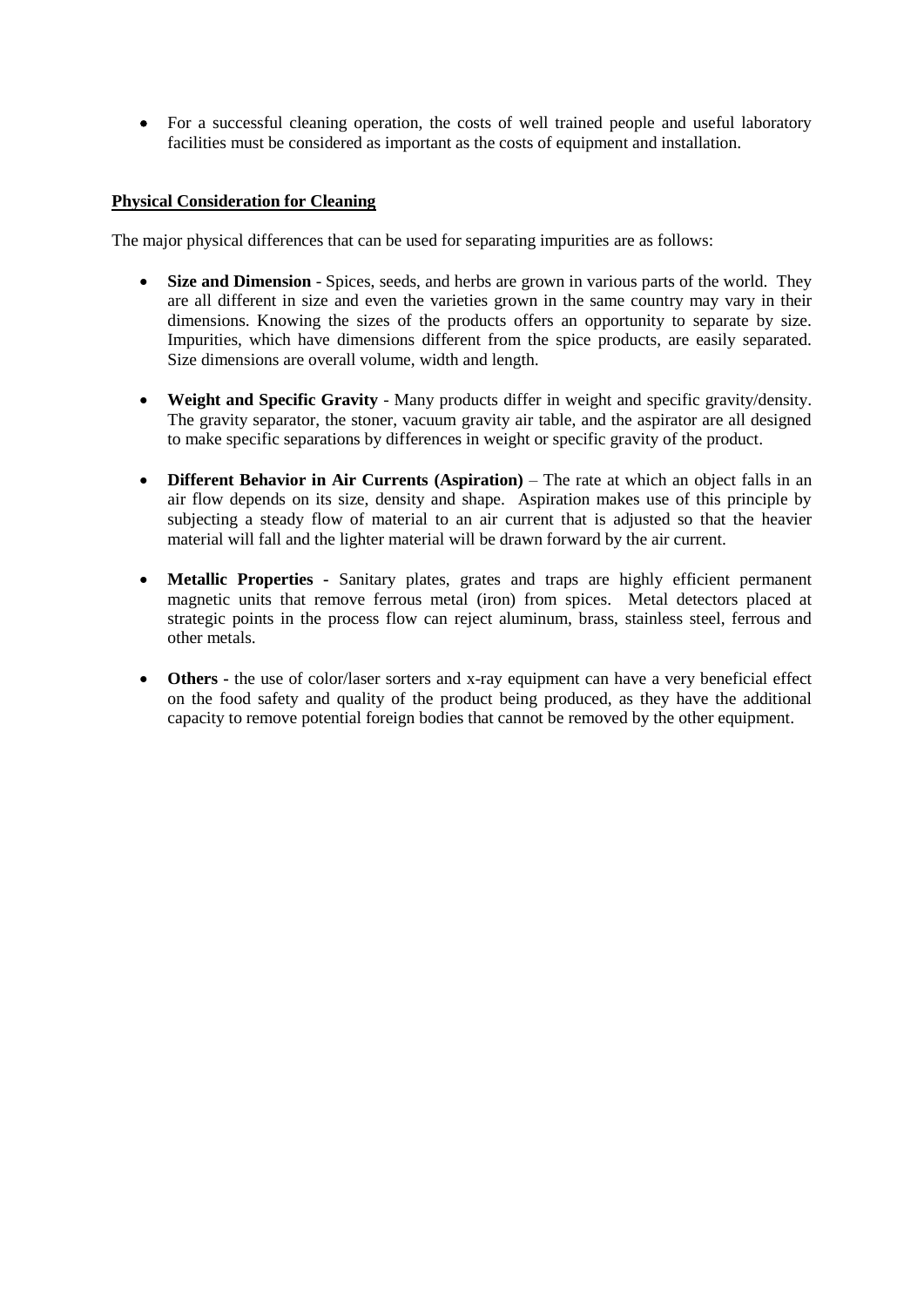#### **SUGGESTED CLEANING EQUIPMENT**

This chart matches the spices to the machines best suited for separation. This is only a general guide and actual equipment should be selected on a case by case basis. Color/laser sorters and X-ray equipment can be used on any herb or spice. There are a number of equipment manufacturers and their marketing materials, available on-line, includes photographs and diagrams detailing the function of the equipment. ASTA does not recommend any particular equipment manufacturer.

|                                 | Mag                     | RK | DS                | Asp                     | <b>GT</b>               | IC | Spir         | Siev                    | MD                      |
|---------------------------------|-------------------------|----|-------------------|-------------------------|-------------------------|----|--------------|-------------------------|-------------------------|
| Allspice                        | X                       |    |                   | X                       |                         |    | X            | X                       | X                       |
| Anise                           | X                       |    | X                 | X                       |                         |    |              | X                       | X                       |
| Annatto                         | X                       |    |                   |                         |                         |    |              |                         | X                       |
| <b>Sweet Basil</b>              | X                       |    |                   | X                       | X                       | X  |              | $\mathbf X$             | X                       |
| Caraway                         | X                       |    | X                 | X                       |                         |    |              | X                       | X                       |
| Cardamom                        | $\overline{X}$          |    | X                 | $\overline{\mathrm{X}}$ |                         |    |              | $\overline{\mathbf{X}}$ | X                       |
| Cassia/Cinnamon                 | $\overline{X}$          | X  |                   | $\overline{\mathrm{X}}$ |                         |    |              | $\overline{X}$          | $\overline{\mathrm{X}}$ |
| <b>Celery Seed</b>              | X                       |    | X                 | X                       |                         |    |              | X                       | X                       |
| Chillies whole                  | X                       |    |                   | X                       |                         |    |              | $\overline{X}$          | X                       |
| Chillies crushed                | X                       | X  |                   | X                       |                         |    |              | X                       | X                       |
| Cloves                          | $\mathbf{x}$            |    | X<br>$\mathbf{x}$ | $\mathbf{x}$            |                         |    |              | $\mathbf{x}$            | $\overline{X}$          |
| Coriander                       | X                       |    | X                 | X                       |                         |    | $\mathbf{x}$ | X                       | X                       |
| Cumin Seed                      | X                       |    | X                 | X                       |                         |    |              | X                       | X                       |
| Dill Seed                       | $\overline{\mathbf{X}}$ |    | X                 | X                       |                         |    |              | X                       | X                       |
| Fennel Seed                     | $\overline{X}$          |    | X                 | X                       |                         |    |              | X                       | X                       |
| Fenugreek                       | $\overline{\mathrm{X}}$ |    | X                 | X                       |                         |    |              | X                       | X                       |
| Ginger (Whole &<br>Split)       | $\mathbf{x}$            | X  |                   | $\bf{X}$                |                         |    |              | $\mathbf{X}$            | $\mathbf{x}$            |
| Laurel<br>(Bay)<br>Leaves       | X                       |    |                   |                         |                         |    |              | X                       | X                       |
| Mace                            | X                       | X  |                   | X                       |                         |    |              | X                       | X                       |
| Marjoram                        | X                       |    |                   | X                       | X                       | X  |              | X                       | X                       |
| Nutmeg (Broken)                 | X                       | X  |                   |                         |                         |    |              | X                       | X                       |
| Nutmeg (Whole)                  | X                       |    |                   |                         |                         |    |              |                         | X                       |
| Oregano                         | X                       |    |                   | X                       | X                       | X  |              | X                       | X                       |
| Parsley                         | X                       |    |                   | X                       | X                       | X  |              | X                       | X                       |
| Pepper, Black                   | $\overline{X}$          |    | X                 | X                       |                         |    | X            | X                       | X                       |
| Pepper, White                   | X                       |    | X                 | X                       |                         |    | X            | X                       | X                       |
| Poppy Seed                      | $\overline{X}$          |    | X                 | X                       |                         |    |              | X                       | X                       |
| <b>Rosemary Leaves</b>          | $\overline{\text{X}}$   |    |                   | X                       | X                       |    |              | X                       | X                       |
| Sage                            | $\overline{X}$          |    |                   | X                       | $\mathbf X$             |    |              | $\overline{X}$          | $\overline{X}$          |
| Savory                          | X<br>$\overline{X}$     |    |                   | $\bf{X}$<br>X           | $\mathbf X$             | X  |              | X<br>$\bar{X}$          | X<br>X                  |
| Sesame<br>Seed<br>(Natural<br>& |                         |    | X                 |                         |                         |    |              |                         |                         |
| Hulled)                         |                         |    |                   |                         |                         |    |              |                         |                         |
| Tarragon                        | X                       |    |                   | $\overline{\text{X}}$   | X                       |    |              | $\overline{\mathrm{X}}$ | $\overline{X}$          |
| Thyme                           | $\overline{X}$          |    |                   | $\overline{\mathrm{X}}$ | $\overline{\mathrm{X}}$ | X  |              | $\overline{\text{X}}$   | $\overline{\text{X}}$   |
| Turmeric                        | $\overline{X}$          | X  | X                 |                         |                         |    |              | X                       | X                       |

#### **Equipment**

Asp = Aspirator (Air Separator) RK=Rotary/Knife Cutter DS = Destoner<br>GT = Gravity Separator (Air Table) IC = Cylinder Separator (Indent) Siev = Sifter / S  $Spir = Spiral$  Gravity Separator Mag = Magnets

 $IC = Cylinder Separator (Indent)$   $Siev = Sifter / Sieve$ <br>Mag = Magnets  $MD = Metal \$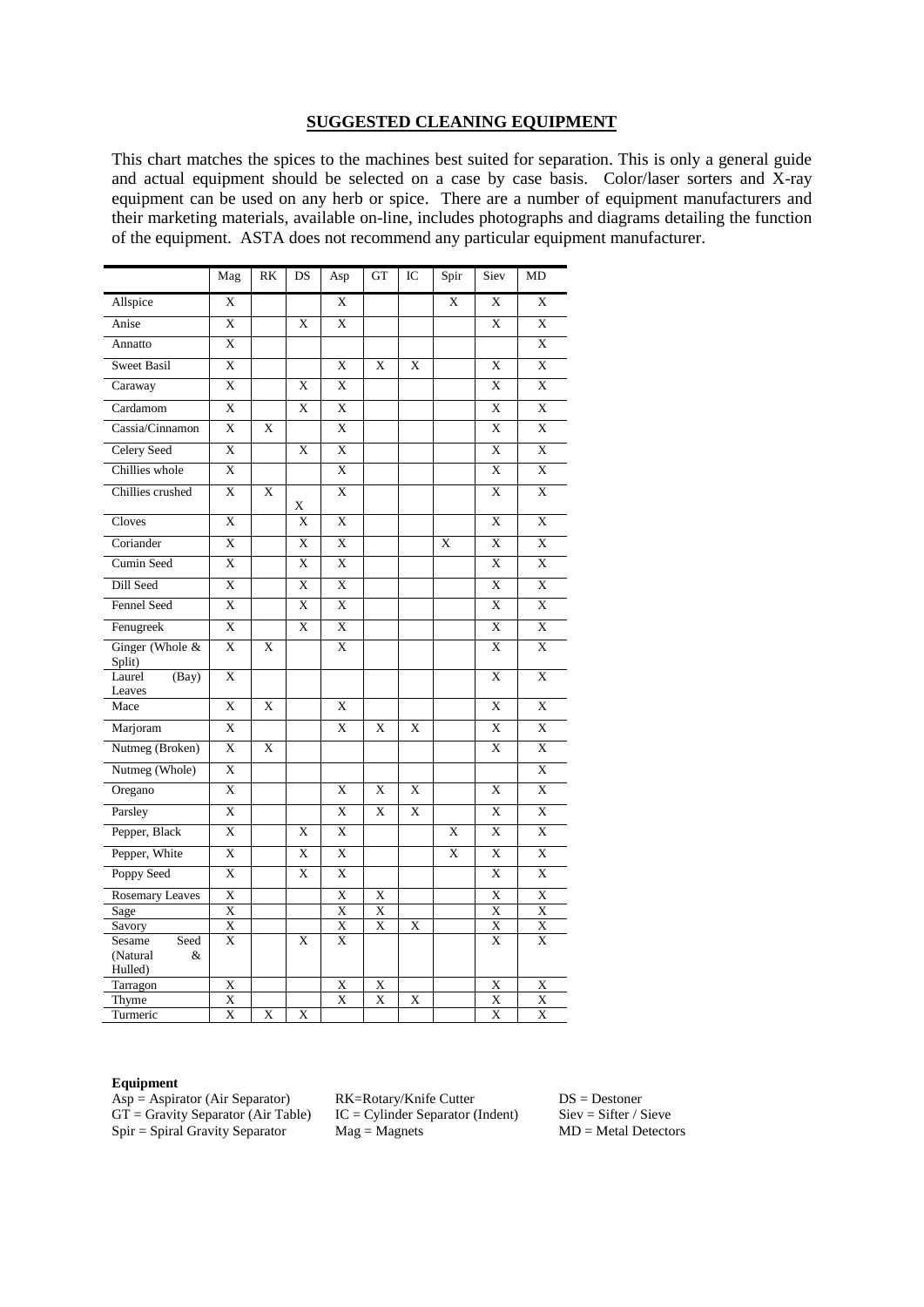#### **DESCRIPTION OF EQUIPMENT**

**Primary magnets** - it is recommended that a magnet is installed prior to any process equipment to remove tramp metal but also to ensure that the equipment is protected from damage

#### **Aspirator (Air Separator)**

Many different types of air separators are manufactured for spice processing. There are both aspirators and pneumatic separators, but all use the movement of air to divide materials. As aspirators use a significant amount of air, it is important that there is a filtration system to ensure that this air does not introduce potential foreign bodies.

Each spice has a size, shape, and density that react to an air current. For aspiration, a steady stream of material is subjected to a steady flow of air. The air pressure can be regulated so that the heavier materials will fall and the lighter materials will be drawn forward. Generally, there are several aspiration steps in a cleaning process.

There are various types of aspirators, scalping, fractionating, and pneumatic separation, which all work on the same principles, differing only in the location of the air moving unit. Aspirators can be used alone or in combination with other machines such as sifters, spirals, vacuum gravity separators, and cylindrical separators. Aspirators are used to remove such items as feathers, dust or dirt, stems, and sometimes insect fragments from spices.

#### **Cutting Machines**

Magnets should be placed in the cleaning system prior to the cutting machine to prevent knife damage and the potential for metal fragments getting into the product. Rotary knife cutters, screen classifying cutters, dicers and other cutting machines are used to reduce products to a smaller, more uniform size to allow for better cleaning and separation of unwanted materials in spices. The cutters generally provide high capacity product reduction and are in widespread use for cutting, chopping, and producing spice products of a specific size or granulation.

The various knife configurations in the cutters can provide for strip cuts, square cuts, rectangle cuts, and other geometrical shapes and particle sizes for spices that can be reduced by cutting or shearing. The cutting machines use a mix of knife types such as slicing knives, circular knives and crosscut knives. As knives are often made of brittle materials, it is important that they are regularly inspected to monitor for potential contamination.

These cutting devices are essential for processing spices such as cinnamon, ginger and turmeric, before they are physically cleaned.

#### **Destoner**

A de-stoner is effective for removing stones. The principle used is similar to that of a gravity air table, but it simply sorts heavies and lights.

The basic principle of the de-stoner involves flowing dry material over an inclined, vibrating, screen covered deck. Air from a pressure fan located in the body of the machine below the deck is forced up through the deck and through the bed of material. This steady air flow holds the material in stratified flotation. The lighter material stays in the upper strata as it flows down the inclined vibrating deck. The heavier material, such as stones, coarse sand, glass, and metal, travels up the inclined vibrating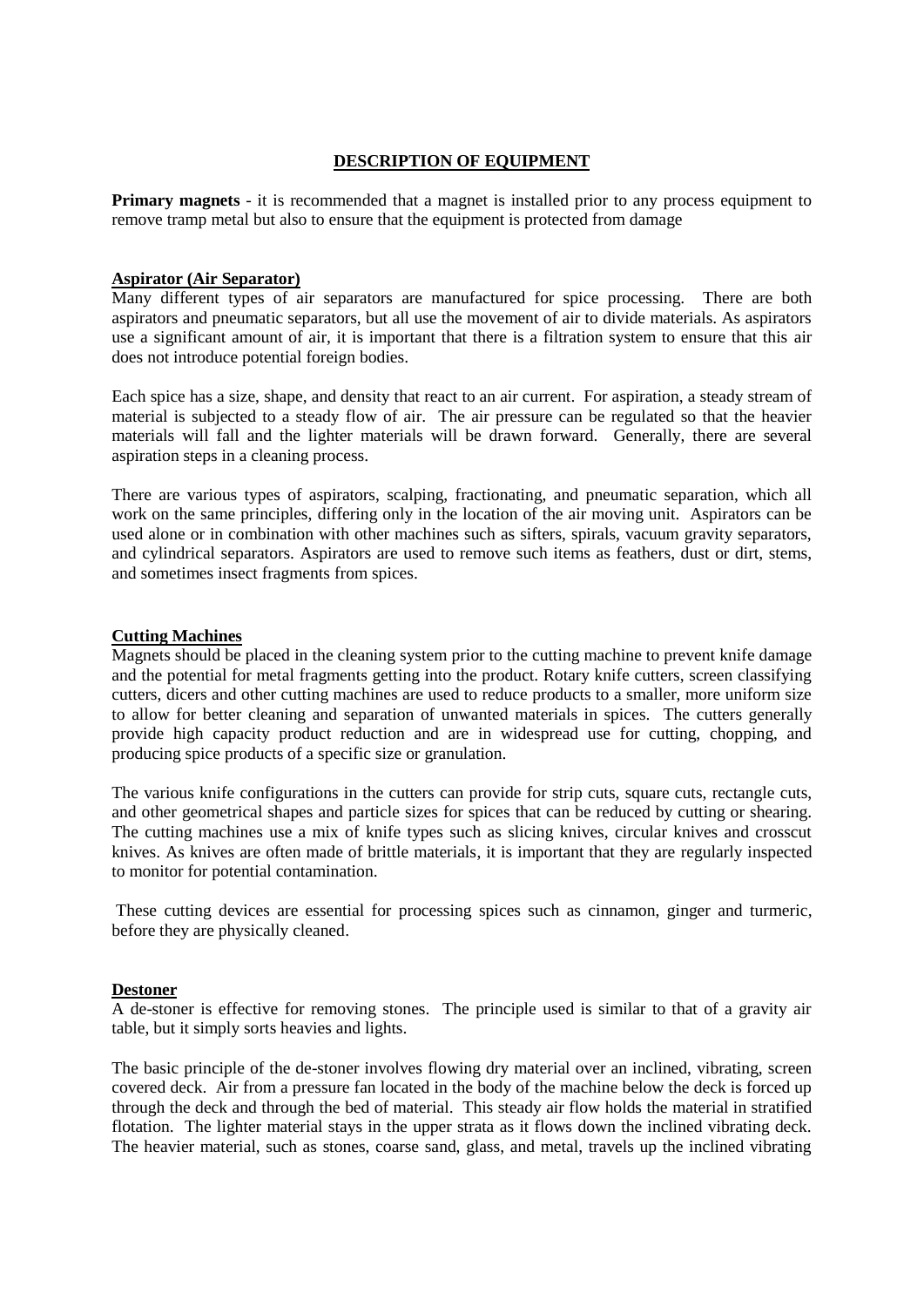deck and out. The fine sand falls through the screen and into the body of the de-stoner where it is removed. The tilt of the table and the air velocity can be varied to adapt to different density materials.

De-stoning eliminates contaminants and improves purity of the product and is essential before grinding because items such as stones and sand can wear out various mills and reduce the efficiency of these pieces of equipment.

#### **Vacuum Gravity Separator (Air Table)**

The vacuum gravity separator or air table separates material on the principle of density. Three basic rules of gravity separation are:

- Particles of the same size but different densities can be separated.
- Different size particles of the same density can be separated.
- A mixture of particles of different sizes and densities **cannot** be separated.

The essential device mechanism consists of a perforated, vibrating deck or screen through which an air current is blown. The angle at which the screen is set, the frequency of vibration and the air velocity are adjusted to achieve the desired separation. The oscillation of the deck "walks" the heavy material, such as dirt or stones uphill, while light material, such as stems and leaves, float on the air and go down the table. The medium density material, usually the intended product, goes to the center. By means of movable splitters, the discharge can be divided into a number of density fractions.

Separation efficiency is dependent on air distribution through the deck, inclination and movement of the deck and deck covering. The rate of the material entering the gravity deck greatly affects operational efficiency. Optimum rates vary according to the difference in density or specific gravity of the mixture components.

This machinery requires constant monitoring of product flow and subsequent operating adjustments.

#### **Cylinder Separator (Indent)**

Indent cylinders use centrifugal force and length differences to lift material from a seed or leaf mass, making a length size separation. The indent cylinder consists of a rotating, horizontal cylinder and a movable, horizontal separating trough. The inside surface of the cylinder has small, closely-spaced, semispherical indentations. In operation, the seed or leaf masses to be separated lie on the bottom of the cylinder. As the cylinder rotates on its axis, the short seeds or leaves in the mass are lifted from the mixture by the numerous indents. At some point before reaching the top of the rotation, the good seeds or leaves drop from the indents and are received by an adjustable trough or vibrating tray to the discharge conveyor. It is not unusual for a facility to have more than one indent cylinder with differing indent sizes to allow for the effective cleaning of materials given the natural variability of the product.

The speed of the cylinder shell must be properly controlled to ensure that good separation is maintained. Too high a speed will hold the long or heavy contaminants against the side of the cylinder. Too long and low speed will not hold the small materials long enough.

#### **Sifter Aspirator**

The sifter aspirator combines the use of air movement with sifters to separate materials. Initially the material passes through a sieve which rejects oversize particles and then feeds through to a second sieve which removes undersize particles. The resultant material is then fed into the aspiration channel over an oscillation conveyor. A vibrating motor causes the feeder table to swing horizontally. At the same time, the weight of the material being cleaned opens the feeder uniformly and a thin stream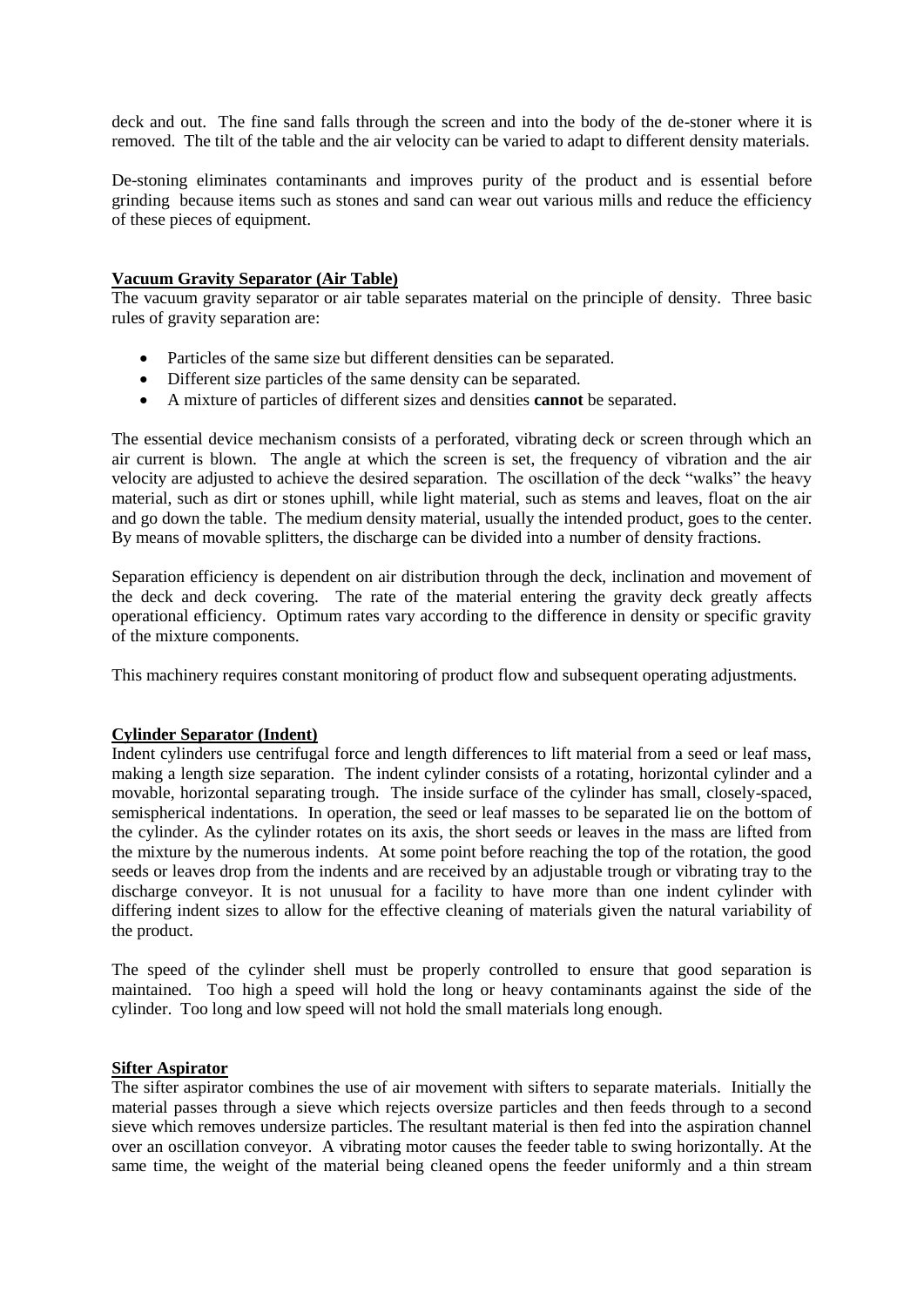along the entire width of the aspirator is discharged. In the aspiration channel, the adjustable stream of suction air passes vertically upward through the thin horizontally-fed stream of material and carries the undesirable materials (dust, husk particles, light seeds, etc.) into the expansion chamber. The cleaned product then falls directly out of the aspirator and is ready for further processing. The back wall of the aspiration channel is adjustable to obtain optimum separating action. The double-valve airlock discharges materials without difficulty which would normally adhere to surfaces.

#### **Sifter/Sieves**

A sifter separates dry materials by particle size, allowing for the removal of undersize and oversize materials. The sifter mechanically shakes a sieve or sieves. The sieve screens can be the same size or can be various sizes, depending on how many separations are to be made. In the sifter, the finer material drops through the screen, and the coarser material rides over and is discharged. The opposite will sometimes occur where the material required remains on the sifter deck and dust and small particles pass through the screen and are removed.

Sieves/sifters can be located in various places in the production flow. There are numerous types and shapes of sifters, and they can be floor mounted or suspended in other locations. Hole shapes in the sifter sieve can be round, slotted, triangular, or square. The larger number of the screen mesh the smaller the hole size, as the mesh number relates to the holes per inch. Alternatively mesh screens are sometimes classified by their micro size and this relates to the size of the hole in the screen.

Sifters are dependable equipment requiring little maintenance. They provide dependable continuous performance and allow for removal of contaminants such as large stems, bits of paper, or plastic and/or dust.

The screens within a sifter should be inspected to ensure that they are undamaged both prior to use and after processing a batch of material. A damaged screen not only indicates that a batch may have been contaminated but it could also mean that is was not processed correctly.

#### **Spiral Gravity Separator**

The spiral separator is a device used primarily for separating round seeds from fractures, shriveled kernels, or other impurities. It consists of a number of descending spiral chutes around a central column. The spiral separators separate seeds according to shape and their ability to roll or slide.

To operate, material is dropped from a feed hopper into the top of the inner most steel spiral at a steady rate. The uniformly pitched slides of the separator carry the material down by gravity. After attaining optimum speed, the faster moving spherical seeds, roll toward the outer edge of the slide and are discharged. The flatter kernels and oddly shaped contaminants discharge near the center.

The equipment has no moving parts, is easy to clean, is compact and takes up little floor space. The spiral will operate steadily with little maintenance.

#### **Air Screen Separator**

The air screen separator separates materials based on differences in spice size, shape, and density. The separators use three cleaning elements:

- Aspiration, in which light material is removed.
- Scalping, in which material larger than the product desired is removed;
- Grading, in which separation of the product can be classified as either large or small.

The separator units come in a variety of models with two to eight vibrating screens.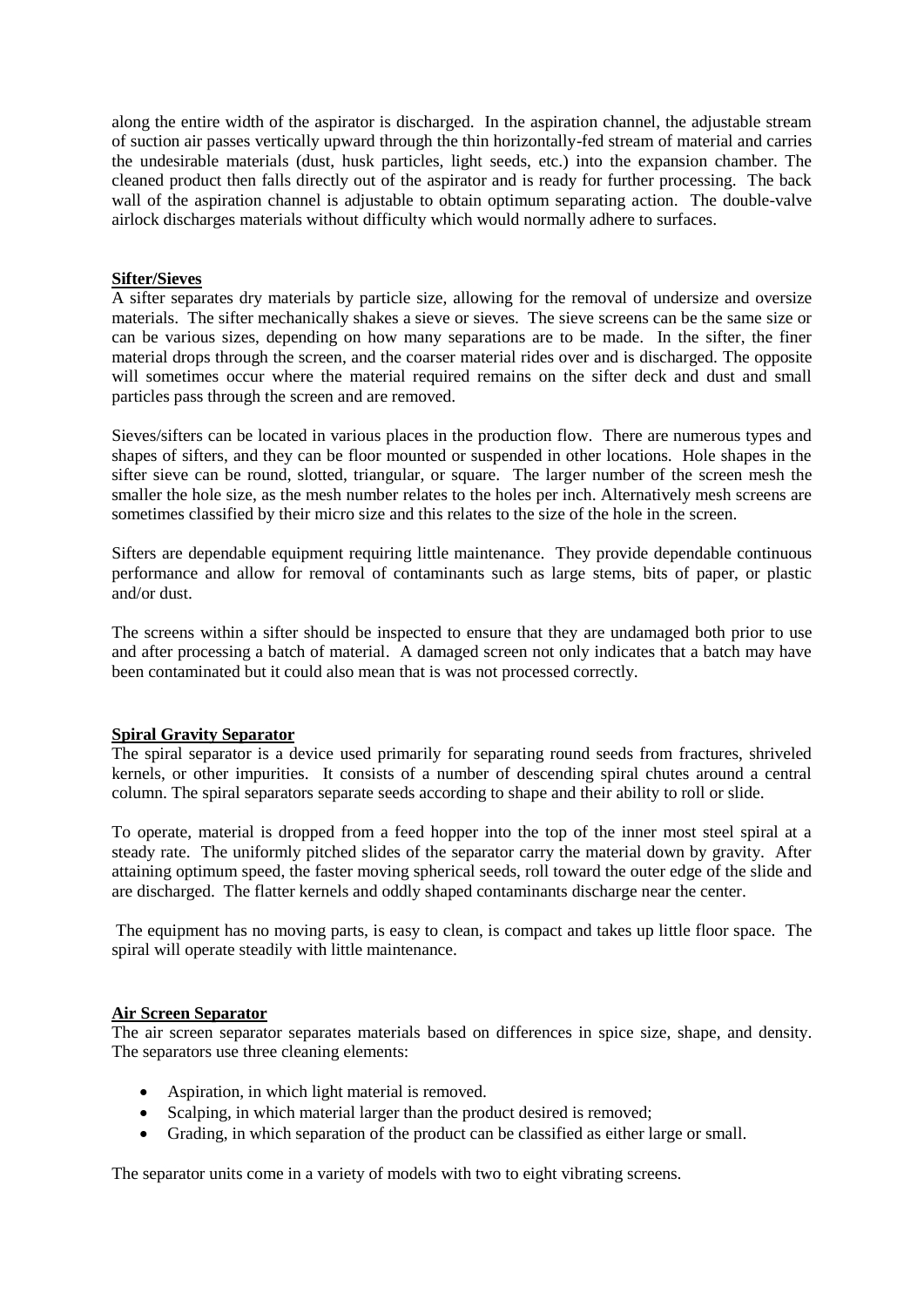Material to be separated falls through the inlet onto the top sieve, which scalps and removes such impurities as string, straw, and stones. Air streams remove the trash and impurities, and the product moves into the second sieve which holds acceptable material allowing sand and smaller impurities to fall through.

Numerous types and sizes of screens are available. The rate of feed, airflow, oscillation of the screens, and the screen pitch are adjustable. Screens must be checked to ensure they do not clog because of faulty cleaning. Additionally, the outlets of the separators should be checked to see that are no leaks in the screens, and the aspirator tip outlets and separator dust collector outlet must be monitored to determine that the air is adjusted properly

#### **Magnets**

The most common and simplest devices used for cleaning ferrous metal are magnets. Magnets come in many forms but all are designed to remove iron metals from materials and product flows. Magnets are placed at raw material inlets and usually before and after milling equipment. They can also be installed in chutes, spouts, ducts, feed tables, and housing as well as in suspension over non-magnetic screens.

The equipment is dependable and provides economical protection against tramp iron damage in processing lines. Magnets catch and remove damaging iron contamination from material flows. They help prevent machinery damage and costly shutdowns, spark-caused fires and explosions, and product contamination.

When installing magnets, it is important to ensure that they are correctly positioned, so that the product flows over or through them at a constant rate. The gap between the magnet and the product should be small enough to ensure that magnetic materials remain within the magnet's magnetic field. They should be designed so that they are easy to remove for cleaning purposes, as trying to clean a magnet in place risk contaminating the production unit.

Magnets come in many different shapes and sizes. Self-cleaning grates eliminate the need to shut down product lines in order to remove, clean, and reinstall magnetic elements. Easier, more frequent cleaning prevents excessive iron contamination buildup on the magnets and assures maximum separating efficiency.

Magnetic tubes within stationary stainless steel tubes are used in the self-cleaning grate. To clean the grate, the magnetic elements are withdrawn from the stationary housings in the area of product flow. A powerful circuit within the inner tubes produces highly magnetic gaps that pull the entrapped iron contamination sideways along the surface of the stationary tubes. At a point outside the product flow, contamination is discharged. The entire cleaning operation takes place within a few seconds. A onefinger pull on the smooth-sliding moveable tubes of the manually operated model is all that is required to clean the magnetic elements. The automatic model, designed for hard-to-reach locations or for installations that require very frequent cleaning, is pneumatically operated and equipped with a timer so the cleaning cycle can be adjusted to the amount of contamination to be removed.

Self cleaning drum magnets are also an effective way to remove tramp metal. They are often located within the structure of a conveyor belt, where the magnet is the final drum of the conveyor belt. Using this design, the product falls vertically from the end of the conveyor but the magnetic materials are still attracted to the magnetic drum. As the conveyor belt start to pull the magnetic material way from the drum magnet it falls into a separate chute and is removed from the product stream

#### **Metal Detectors**

Metal detectors are used to detect all types of metals, both magnetic (iron), and non-magnetic, such as aluminum and other non-ferrous metals, including stainless steel. These devices operate on the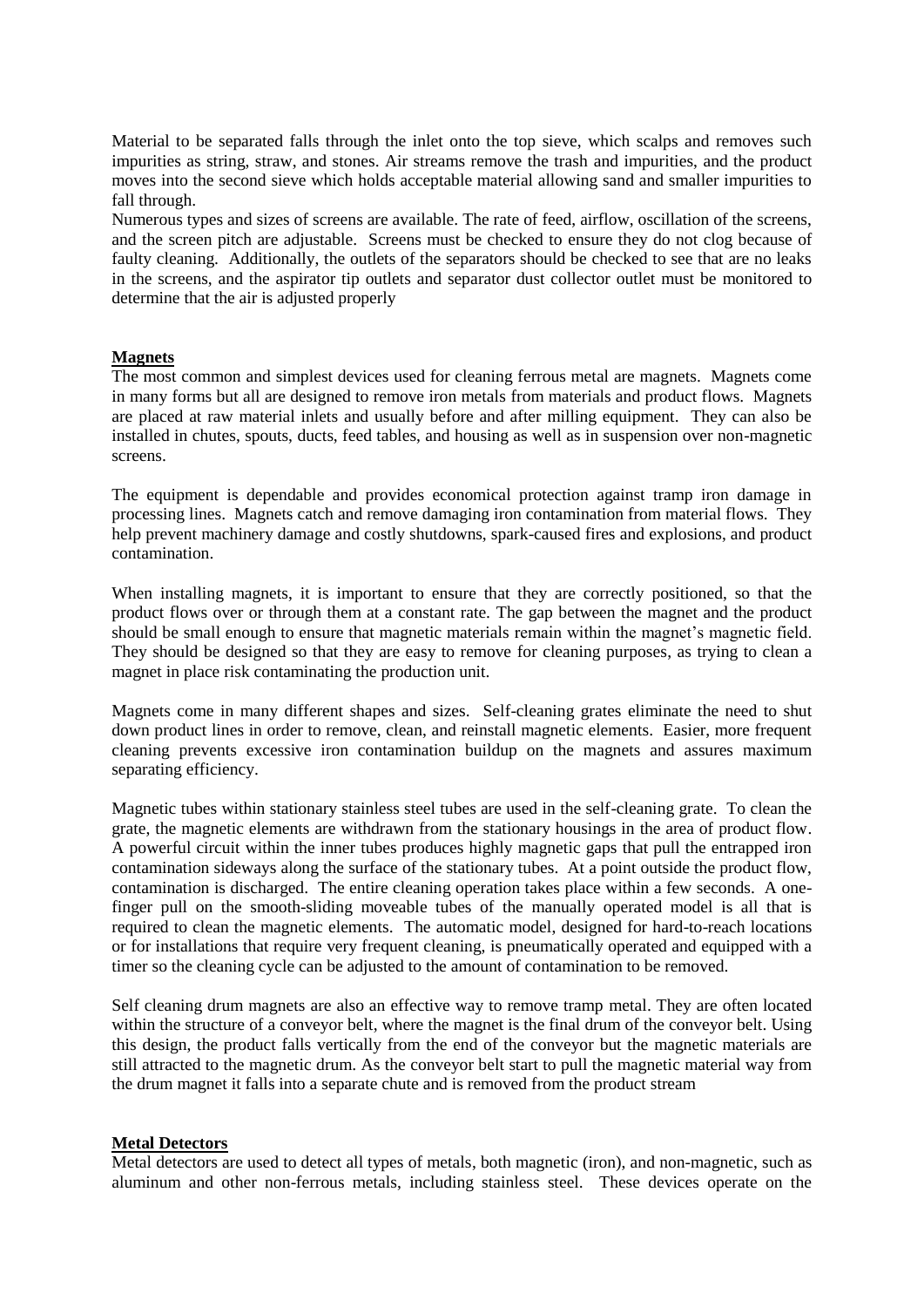inductive measuring principle. A high frequency electromagnetic alternating field is generated. If a metal object passes through the metal detector, the detector experiences a change in the field based on the magnetic and electrical properties of the metal object.

Metal detectors, like magnets, are used in various locations in the production stream. Most common areas are raw material inlets, before and after milling, and as close as possible to the end of the production flow. Consideration needs to be given to the possibility of recontamination after the metal detection process and this is what often drives the location of the metal detector to being close to the end of the production line.

Metal detectors help protect both the processors and end consumer from metal contaminates.

It is important that metal detectors are checked for operational effectiveness on a regular basis. This should be done at least once every shift, however, an hourly check is preferred.

This check is carried out by inserting a calibrated test piece into the induction coil and ensuring that the test piece is rejected correctly or the belt stops, dependent upon the type of equipment. Calibration with the test piece is best performed while product is flowing through the detector to allow for the background signal that the product will have. The date and time the metal detector is calibrated and then checked should be recorded. Auto rejection devices are preferred, as the process flow continues while the foreign material is separated. The size of metal particles allowed is driven by customer specifications, but there are U.S. Federal standards for foreign material, including metal.

Metal detectors with smaller apertures generally will have better sensitivity than one with larger apertures. For example a metal detector which is in flight (designed within a vertical drop of a product stream) or one that is detecting individual retail spice containers, will normally have a detection sensitivity of less than 1 mm Ferrous particles.

Metal detectors that are testing the final industrial pack, for example a 10 kg paper sack of herbs, will probably have a sensitivity closer to 2.5mm for Ferrous particles.

#### **Color / Laser Sorters**

The principle of operation for a color sorter is that material is fed into channels that pass through an imaging camera. Various light and laser lamps can be used in this unit to help highlight a difference between the reflected light of the contaminant and that of the product. A good product flow is essential for this unit to work correctly.

Through the use of a PLC or Computer control panel the required reflective 'color' of the product is establish and if material of another 'color' is detected by the camera the particle is rejected through the use of compressed air.

Usually a system is in place to regularly check both accepted and rejected materials to ensure that the unit is working correctly throughout the production run.

#### **X-Ray Detection**

Similar to the x-ray units within a hospital, the principle of operation is that via x-ray technology it is possible to detect items of differencing densities, under x-ray conditions.

Rejection systems are somewhat similar to some metal detection units. Through the use of this technology items can be detected that are not rejected by a metal detector or via color sorting.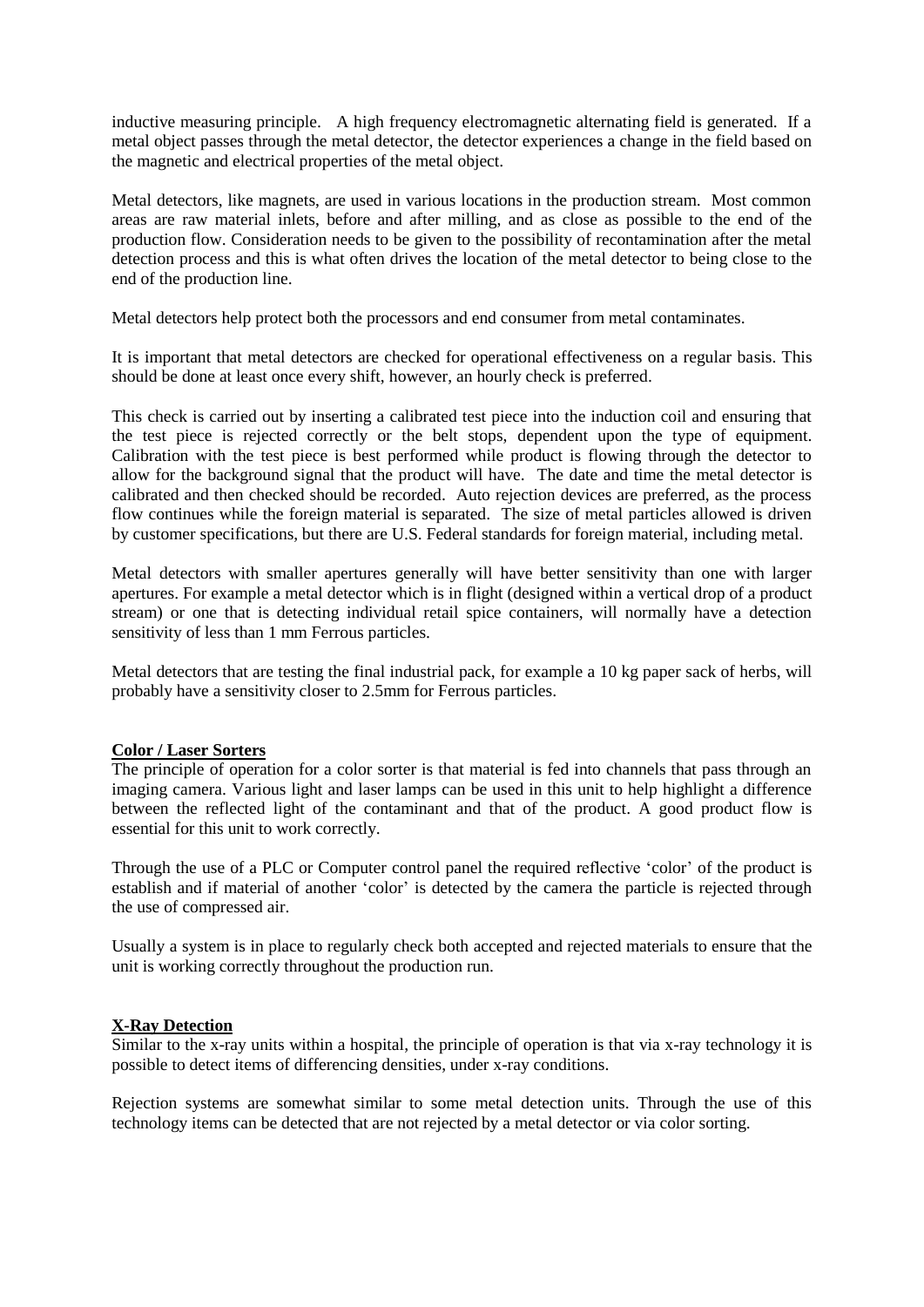Item such as hard plastic and stones etc. can be rejected, provided they have a different density to the product. As with a metal detector the unit is usually supplied with test pieces that are used on a regular basis to ensure the unit is working correctly.

## **GLOSSARY OF CLEANING TERMS**

**Aeration –** Forcing air to flow through a stationary layer or column of spice to remove the end products of aspiration and for cooling and drying.

**Aspiration** – The use of controlled velocities of flow-directed air to secure separation of particles with different resistance to air flow due to size, density, shape, or other physical characteristics.

**Aspirator** – A machine, apparatus, or device employing aspiration to extract dust, light chaff, hulls, etc. from spices.

**Bolting Cloth** – A term applied to any of the sieving or sifting materials (wire, silk, nylon, and other synthetics) used as covers on frames in milling machines to secure separation according to particle size.

**Brush Machine** – An apparatus designed to remove surface dirt, loose bran layers, etc. by use of brushes.

**Capacity** – A rating in units of mass or volume, which in some instances, are further rated in units of time. Example: pounds or cubic feet per bin, per hour.

**Cleaning House** – A building or area that contains equipment to remove undesirable material and foreign substances.

**Cylinder Machines** – A machine containing a rotating cylinder used principally for separation of various seed mixtures.

**Destoner** – A machine for separating, by density, stones or other heavy material from spices.

**Destoning** – The process of extracting stones from spices.

**Drawer Type Sieve** – A term which describes arrangement of sieves which extend to the outside of the sifter and can be withdrawn and replaced like a drawer, except that a lock latch of some sort is used to prevent their working out while operating.

**Dry Cleaning** – The process of freeing spice of all extraneous materials (e.g. chaff, dust, stems, and seeds) without the use of water.

**Elevator** – Any of several types of conveying machines used for vertically lifting spices.

**Grader** – An apparatus which separates products into uniform lots according to size, density, or other desired quality controlling factors.

**Grading** – Separation according to particle size.

**Liftings of Cleaning Equipment** – Light weight materials separated by air currents in the cleaning machines.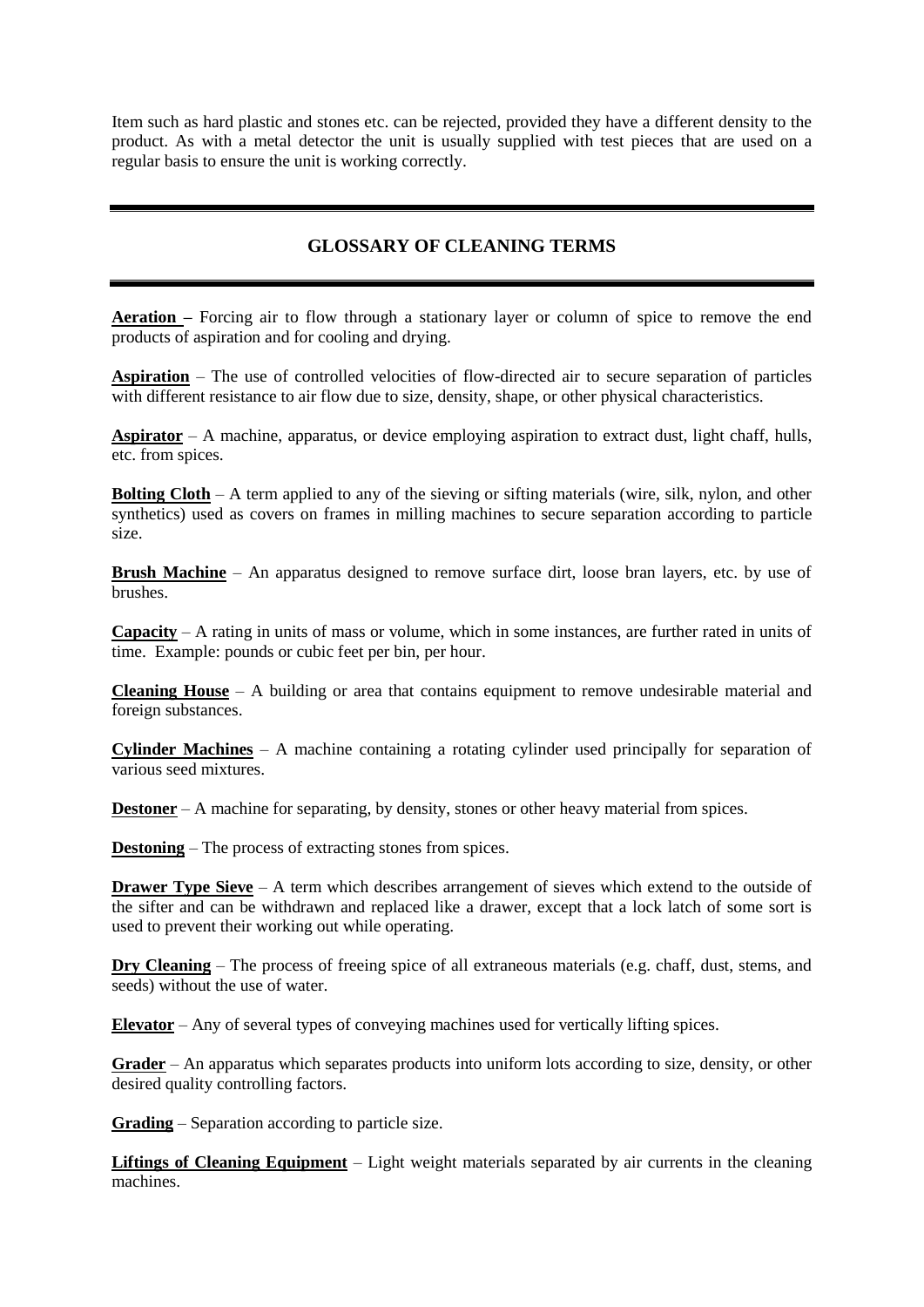**Mesh Aperture** – The dimension in microns of the openings in any of the wire screens or bolting cloths.

**Particle Size** – The apparent diameter of particles expressed either as a profile (percent of total in different size-ranges or as a single figure) or as the mean or average particle size.

**Pneumatic Conveying** – The use of air under positive or negative pressure for moving spices in pipes from one location to another. Both vertical and horizontal movement is implied.

**Pneumatic Conveving Systems** – A systematic arrangement of tubes, valves, air compressors, and dust collectors designed to convey mill stocks and/or finished products by utilizing the flow and carrying power of moving air.

**Receiving Separator** – A large cleaner using screens and aspiration for rough cleaning at a high rate. This machine is usually located at the beginning of the cleaning sequences.

**Reciprocation Brush** – A fiber brush moving back and forth on the underside of a sieve or screen to keep its apertures open.

**Scalping** – The separation of flat, coarse particles by sifting.

**Scalps** – The stream of particles passing over the largest opening screen in any set of sieves within a sifter section.

**Screenings** – The undesirable non-millable materials such as dust, hulls, foreign seeds, rocks, etc., separated from the raw materials prior to milling or other processing.

**Screenings Removed** – A term pertaining to the amount of screenings or foreign material removed from incoming raw material.

**Screw Conveyor** – A mechanical device for moving material both horizontally and vertically by means of revolving a spiral ribbon inside a tough tube.

**Sifter** – A machine that separates products by particle size through a sieve media.

**Sifter Area** – The total area of cloth in a sifter that is not binded by frames, binding, or cross braces in the frames.

**Sifter Box** – The housing, which encloses one or more stacks of sieves.

**Sifter Flow** – Arrangement of the several sets of sieves within a sifter section.

**Sifter Sections** – The housing, which encloses one stack of sieves.

**Sifter Throw** – The diameter of the circle on which the sifter boxes operate.

**Sifter, One Section** – A separating machine, which contains only one stack of sieves.

**Sifter, Two Sections** – A machine which uses two separate stacks or series of sieves to separate particles according to size.

**Silo** – A structure for the bulk storage, which is usually tall, cylindrical, and constructed of reinforced concrete or steel plates.